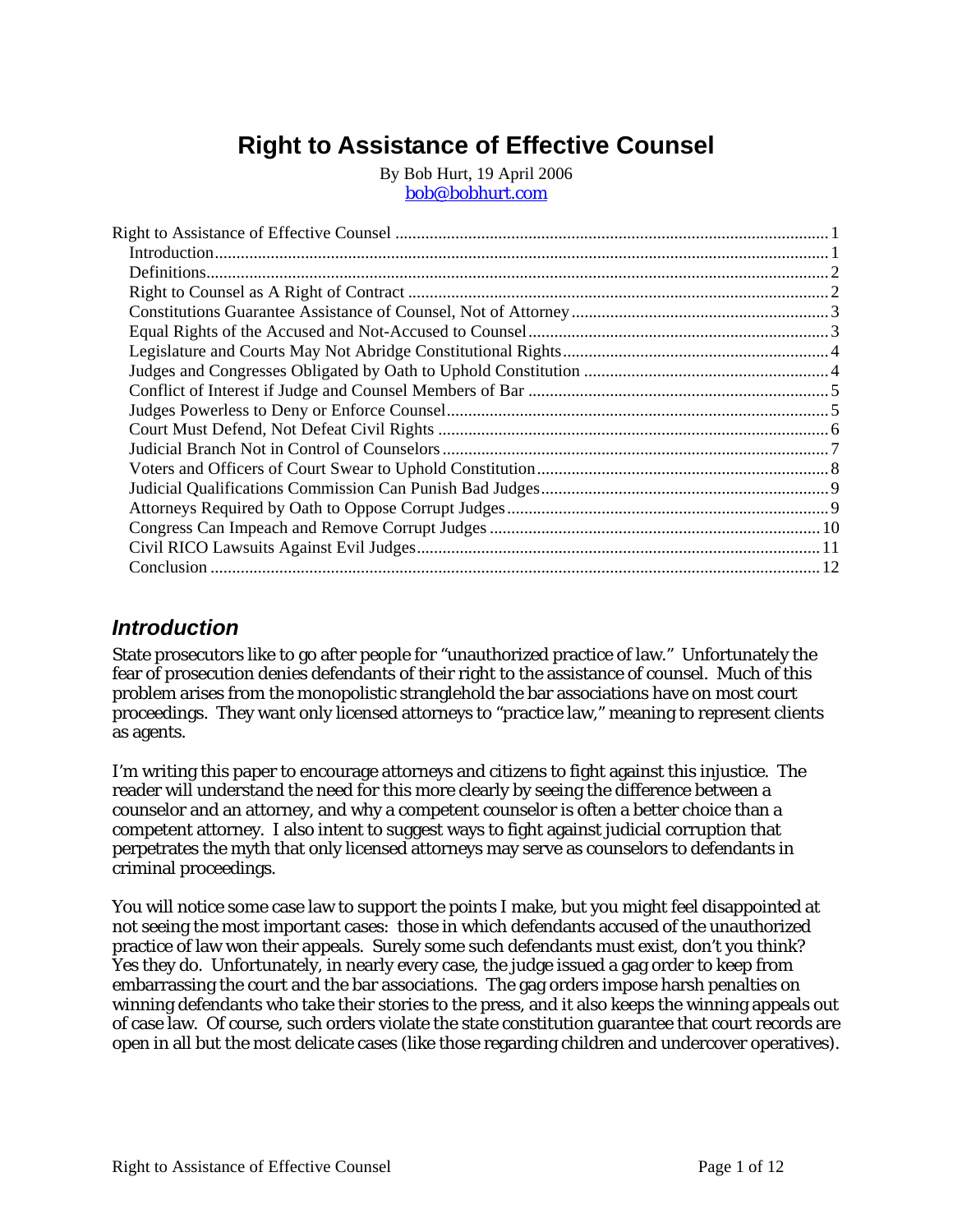#### <span id="page-1-0"></span>*Definitions*

As for the difference between counselors and attorneys, let's look at the definitions.

**Counsel:** n. Advice; opinion or instruction ... Those who give counsel in law; any counselor or advocate, or any number of counselors, barristers, or sergeants; as the plaintiff's counsel, or the defendant's counsel.

**Counselor**: Gan. Any person who gives advice; .... One who is consulted by a client in a law case; one who gives advice in relation to a question of law; one whose profession is to give advice in law and manage causes for clients.

**Attorney:** A professional person authorized under license by the Supreme Court to practice law; conducts lawsuits or gives legal advice. Licensing requires membership of good standing in the bar association, and that requires a law degree from an accredited college of law as well as successful completion of the certification test known as a bar exam.

Thus, a counselor differs from an attorney. An attorney may serve as a counselor, but a counselor may not serve as an attorney. A counselor speaks for and gives advice to the client while leaving the client in total control of the case. An attorney represents the client as though he were the client, speaking in his stead, and being in total control of the case.

Also, the attorney generally has a far better education than the counselor in the overall practice of law, including the proper procedure to use when dealing with courts.

But that does not mean a counselor has no knowledge of law. In many cases, a knowledgeable counselor actually knows more about the actual laws relating to the issue at hand than does the typical attorney.

Because of their agency, attorneys must submit to the regulations of the bar association under edict from the state constitution and state Supreme Court. Counselors suffer no such obligation.

# *Right to Counsel as A Right of Contract*

Since Counselors serve not as agents, but rather as advisors under contract, the state has no entitlement to regulate them.

"*Powers prohibited of States. No State shall enter into any Treaty, Alliance, or Confederation; grant [Letters of Marque](http://www.usconstitution.net/glossary.html#MARQUE) and [Reprisal;](http://www.usconstitution.net/glossary.html#REPRISAL) coin Money; emit [Bills of Credit](http://www.usconstitution.net/glossary.html#CREDIT); make any Thing but gold and silver Coin a Tender in Payment of Debts; pass any Bill of [Attainder,](http://www.usconstitution.net/glossary.html#ATTAINDER) [ex post facto](http://www.usconstitution.net/glossary.html#EXPOST) Law, or Law impairing the Obligation of Contracts, or grant any [Title of Nobility.](http://www.usconstitution.net/glossary.html#NOBILITY)"* **U.S. Constitution, Article 1, Section 10, Clause 1**.

Thus, any law that prohibits a counselor and client from entering into and fulfilling the terms of a contract violates the U.S. Constitution because it impairs the obligation of contracts.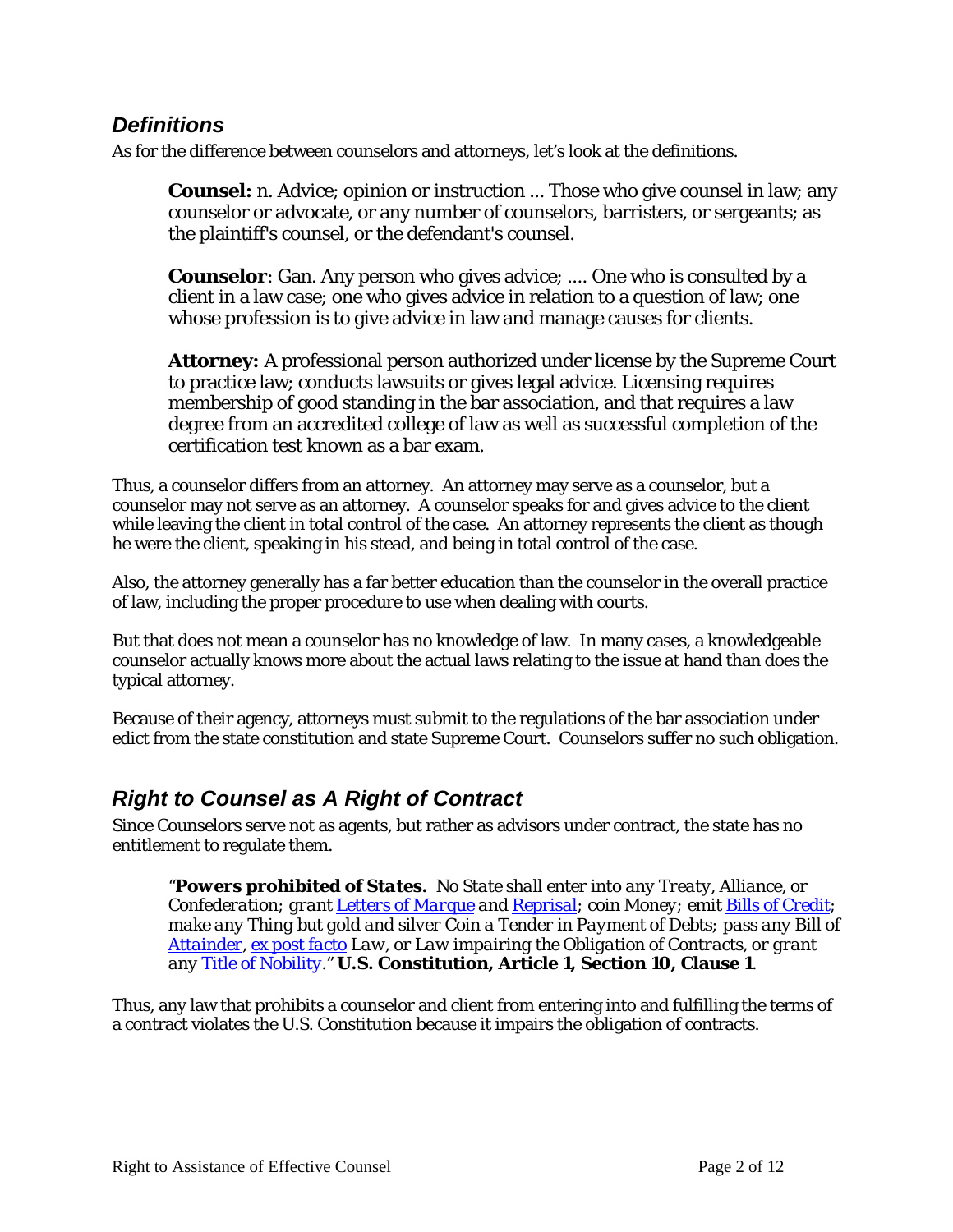### <span id="page-2-0"></span>*Constitutions Guarantee Assistance of Counsel, Not of Attorney*

We have other good reason to want a counselor instead of a mere attorney. The bills of rights in the constitutions of the U.S. and Florida guarantee assistance of "counsel" in all criminal prosecutions. They do not guarantee assistance of a "licensed attorney".

"*In all criminal prosecutions, the accused shall enjoy the right to a speedy and public trial, by an impartial jury of the state and district wherein the crime shall have been committed, which district shall have been previously ascertained by law, and to be informed of the nature and cause of the accusation; to be confronted with the witnesses against him; to have compulsory process for obtaining witnesses in his favor, and to have the assistance of counsel for his defense."* **U.S. Constitution, Amendment VI**.

"*In all criminal prosecutions the accused shall, upon demand, be informed of the nature and cause of the accusation, and shall be furnished a copy of the charges, and shall have the right to have compulsory process for witnesses, to confront at trial adverse witnesses, to be heard in person, by counsel or both, and to have a speedy and public trial by impartial jury in the county where the crime was committed. If the county is not known, the indictment or information may charge venue in two or more counties conjunctively and proof that the crime was committed in that area shall be sufficient; but before pleading the accused may elect in which of those counties the trial will take place. Venue for prosecution of crimes committed beyond the boundaries of the state shall be fixed by law.* "**Florida Constitution, Article I, Section 16. Rights of accused and of victims. (a)**

The unambiguous language of neither Constitution restricts the Assistance of Counsel to those counselors with membership in any state bar association, and case law underscores that fact.

"*The defendant has the fundamental Right to the effective assistance of Counsel of their choice, to stand by, and to advise the defendant while proceeding In Propria Persona."* - **People v. Hill, (1969) 70 C.2d 678, 76 Cal.Rptr. 225, 452 P.2d 329, cert. denied 406 U.S. 971; People v. Zamora, (1944) 66 Cal.App.2d 166, 152 P.2d 180.**

''*[T]he right to counsel is the right to the effective assistance of counsel.*'' - **McMann v. Richardson, [397 U.S. 759, 771 n](http://www.findlaw.com/scripts/getcase.pl?navby=case&court=us&vol=397&invol=759#771).14 (1970).**

Our Republic's founders deeply embedded into American law the Right to Counsel (meaning to have counsel of one's choice or have no counsel at all) into American law. The United States Supreme Court set forth this principle in **Faretta v. State of California**, 422 U.S. 806 (1975), as it did nearly 40 years earlier.

"*If this requirement of the Sixth Amendment is not complied with, the court no longer has jurisdiction to proceed*." **Johnson v. Zerbst, 304 U.S. 458, 468 (1938).**

### *Equal Rights of the Accused and Not-Accused to Counsel*

We should remember that both the accused and the not-accused have equal right under the law to assistance of advisors or counselors. Denying that right to the accused constitutes unequal treatment under the law. This shows why arraignment, prior to accusation, cannot proceed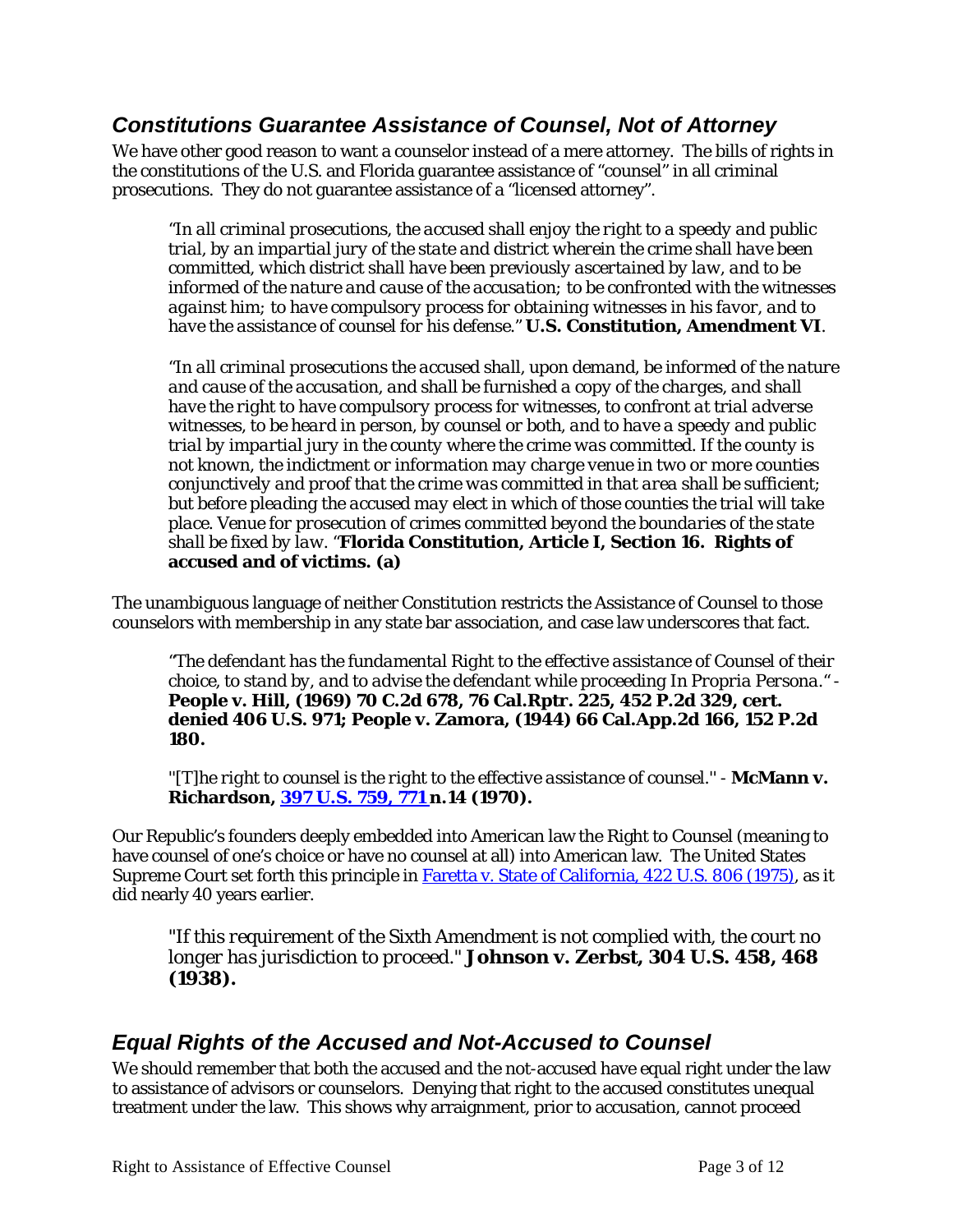<span id="page-3-0"></span>without the presence the defendant's choice of counsel, for until counsel of choice exists in the courtroom, the court has no jurisdiction.

"*The due process clause of the Fifth Amendment guarantees to each citizen the equal protection of the laws and prohibits a denial thereof by any Federal official.*" - **Bolling v. Sharpe, 327 U.S. 497**

## *Legislature and Courts May Not Abridge Constitutional Rights*

Since the constitution clearly acknowledges one's right to counsel, and commands everyone to honor that right, no judge, no court, and no legislature may lawfully abridge that right by the requirement of a license to practice law, a membership in a bar association, or any other artifice, ruse, monopolistic tool, or rationale.

"*The enumeration in the Constitution, of certain rights, shall not be construed to deny or disparage others retained by the people.*" - **U.S. Constitution, Amendment IX**.

The U.S. Constitution reigns supreme over all other laws, conventions, rules, orders, treaties, customs, practices, opinions, or judicial recalcitrance.

"*This Constitution, and the Laws of the United States which shall be made in Pursuance thereof ... shall be the supreme Law of the Land; and the Judges in every State shall be bound thereby, any Thing in the Constitution or Laws of any State to the Contrary notwithstanding.*" - **U.S. Constitution, Article VI, Clause 2**.

### *Judges and Congresses Obligated by Oath to Uphold Constitution*

Judges and prosecutors hold a sacred obligation to enforce the constitution by ensuring the courts and others honor rights guaranteed therein.

"*[A]ll ... judicial Officers, both of the United States and of the several States, shall be bound by Oath or Affirmation, to support this Constitution;* " **U.S. Constitution, Article VI, Clause 3**

Florida's Supreme Court has long recognized the above obligation.

"*The Bill of Rights was provided as a barrier, to protect the individual against arbitrary exactions of ... legislatures, (and) courts ... it is the primary distinction between democratic and totalitarian way.*" **Re Stoller, Supreme Court of Florida, en banc, 36 So.2d 443, 445 (1948).**

So has the United States Supreme Court.

"*Where rights secured by the Constitution are involved, there can be no rulemaking or legislation which would abrogate them*." **Miranda v. Arizona, 384 U.S. 436, 491 (1968)**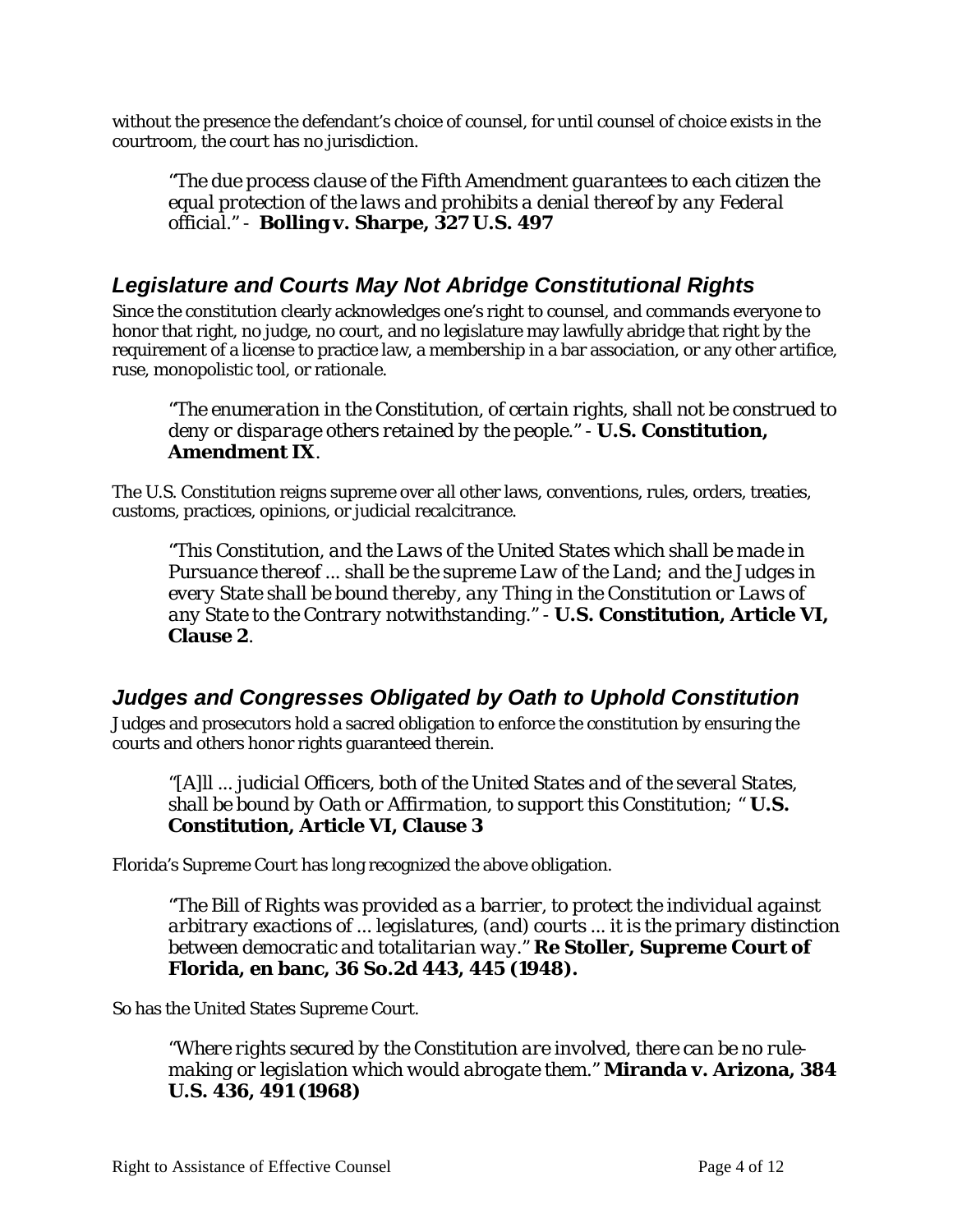<span id="page-4-0"></span>And so, no court or legislature can override those rights.

"In *the United States, Sovereignty resides in the people, who act through the organs established by the Constitution*." - **Chisholm v. Georgia, 2 Dall. 419, 471; Penhallow v. Doane's Administrators, 3 Dall. 54, 93; McCullock v. Maryland, 4 Wheat 316, 404, 405; Yick Wo v. Hopkins, 118 U.S. 356, 370**

"*... Congress cannot invoke the sovereign power of the people to override their will as thus declared."* - **Perry v. United States, 294 U.S. 330, 353 (1935)**

#### *Conflict of Interest if Judge and Counsel Members of Bar*

Any judge who has been a bar member and denies a defendant assistance of effective counsel of choice thereby demonstrates conflict of interest. Judges and prosecutors are required by law to be members of the bar. The bar is a secret society that necessarily places its members in collusion with one another in order to preserve the integrity and reputation of that society, to the exclusion of its goals of ensuring justice and upholding the constitution. An attorney who exposes corrupt fellow bar members stands in dire jeopardy of ejection from the bar and denial of the license to practice law because of bringing dishonor on the profession. Naturally, the close association of bar members creates a "good-old-boys" network that, like the Mafia, tends to protect its own, turning blind eyes and deaf ears to judicial malfeasance. For this reason, attorneys (whether judges, prosecutors, or defense counselors) have an intense motive not to make trouble for one another. This prejudice often results in the crushing defeat defendants' rights, and that is why the Cannons of Judicial Ethics prohibits it.

"*A judge should abstain from performing or taking part in any judicial act in which his personal interests are involved. If he has a personal litigation in the court of which he is judge, he need not resign his judgeship on that account, but he should, of course, refrain from any judicial act in such controversy.*" - **Cannons of Judicial Ethics, No. 29.**

#### *Judges Powerless to Deny or Enforce Counsel*

The U.S. Constitution confers no power upon the federal or state governments to limit, condition, regulate, or qualify the people's right to effective counsel in a criminal proceeding. Instead, it guarantees counsel, without qualification, to the people. Since the governments don't have that power, it resides with the people.

"*The powers not delegated to the United States by the Constitution, nor prohibited by it to the States, are reserved to the States respectively, or to the people.*" - **U.S. Constitution, Amendment X**.

Since no court or legislature retains the power of determination as to the qualifications of counsel, it cannot delegate that power to any other entity, such as a bar association. Therefore, the regulation of the practice of law stands subordinate to the people's right to counsel.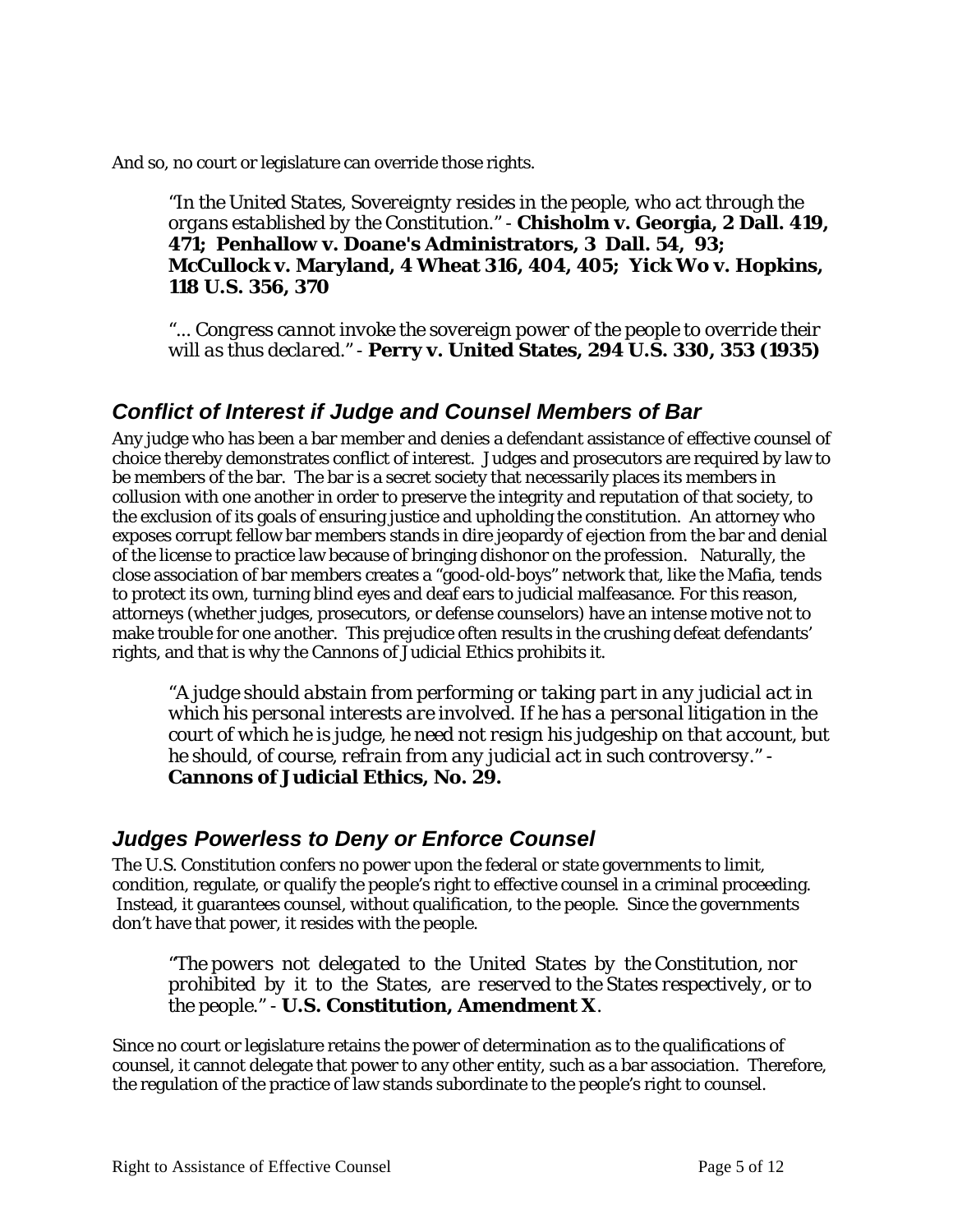### <span id="page-5-0"></span>*Court Must Defend, Not Defeat Civil Rights*

Denial of the defendant's choice of a non-attorney for counsel also violates the defendant's civil rights, under color of law. That violates US law and imposes liability upon all other officials party to it - see [Owen v. City of Independence, 445 US 622, 657 \(1980\).](http://caselaw.lp.findlaw.com/cgi-bin/getcase.pl?court=us&vol=445&invol=622)

"*Civil action for deprivation of rights. Every person who, under color of any statute, ordinance, regulation, custom, or usage, of any State or Territory or the District of Columbia, subjects, or causes to be subjected, any citizen of the United States or other person within the jurisdiction thereof to the deprivation of any rights, privileges, or immunities secured by the Constitution and laws, shall be liable to the party injured in an action at law, suit in equity, or other proper proceeding for redress, except that in any action brought against a judicial officer for an act or omission taken in such officer's judicial capacity, injunctive relief shall not be granted unless a declaratory decree was violated or declaratory relief was unavailable. For the purposes of this section, any Act of Congress applicable exclusively to the District of Columbia shall be considered to be a statute of the District of Columbia."* **42 USC 1983**.

"*(1) Preventing officer from performing duties - If two or more persons in any State or Territory conspire to prevent, by force, intimidation, or threat, any person from accepting or holding any office, trust, or place of confidence under the United States, or from discharging any duties thereof; or to induce by like means any officer of the United States to leave any State, district, or place, where his duties as an officer are required to be performed, or to injure him in his person or property on account of his lawful discharge of the duties of his office, or while engaged in the lawful discharge thereof, or to injure his property so as to molest, interrupt, hinder, or impede him in the discharge of his official duties;* 

*(2) Obstructing justice; intimidating party, witness, or juror - If two or more persons in any State or Territory conspire to deter, by force, intimidation, or threat, any party or witness in any court of the United States from attending such court, or from testifying to any matter pending therein, freely, fully, and truthfully, or to injure such party or witness in his person or property on account of his having so attended or testified, or to influence the verdict, presentment, or indictment of any grand or petit juror in any such court, or to injure such juror in his person or property on account of any verdict, presentment, or indictment lawfully assented to by him, or of his being or having been such juror; or if two or more persons conspire for the purpose of impeding, hindering, obstructing, or defeating, in any manner, the due course of justice in any State or Territory, with intent to deny to any citizen the equal protection of the laws, or to injure him or his property for lawfully enforcing, or attempting to enforce, the right of any person, or class of persons, to the equal protection of the laws; (3) Depriving persons of rights or privileges - If two or more persons in any State or Territory conspire or go in disguise on the highway or on the premises of another, for the purpose of depriving, either directly or indirectly, any person or class of persons of the equal protection of the laws, or of equal privileges and immunities under the laws; or for the purpose of preventing or hindering the constituted authorities of any State or Territory from giving or securing to all persons within such State or Territory the equal protection of the laws; or if two or more persons conspire to prevent by force, intimidation, or threat, any citizen who is lawfully entitled to vote, from giving his support or advocacy in a legal manner, toward or in favor of the election of any lawfully qualified person as an elector for President or Vice President, or as a Member of Congress of the United States; or to injure any citizen in person or property on account of such support or advocacy; in any case of conspiracy set forth in*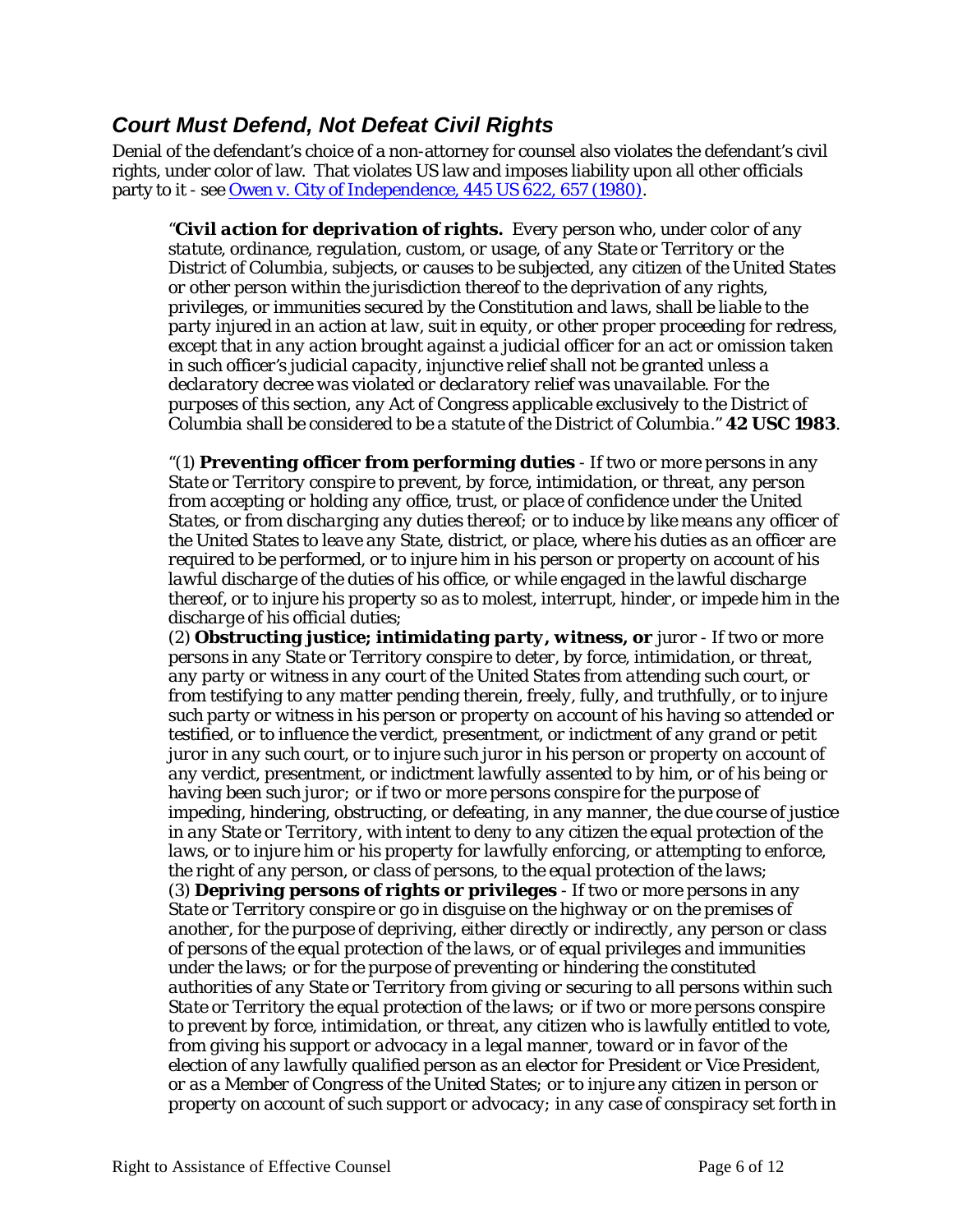<span id="page-6-0"></span>*this section, if one or more persons engaged therein do, or cause to be done, any act in furtherance of the object of such conspiracy, whereby another is injured in his person or property, or deprived of having and exercising any right or privilege of a citizen of the United States, the party so injured or deprived may have an action for the recovery of damages occasioned by such injury or deprivation, against any one or more of the conspirators."* **42 USC 1985**.

"*Action for neglect to prevent. Every person who, having knowledge that any of the wrongs conspired to be done, and mentioned in section [1985](http://www.law.cornell.edu/uscode/html/uscode42/usc_sec_42_00001985----000-.html) of this title, are about to be committed, and having power to prevent or aid in preventing the commission of the same, neglects or refuses so to do, if such wrongful act be committed, shall be liable to the party injured, or his legal representatives, for all damages caused by such wrongful act, which such person by reasonable diligence could have prevented; and such damages may be recovered in an action on the case; and any number of persons guilty of such wrongful neglect or refusal may be joined as defendants in the action; and if the death of any party be caused by any such wrongful act and neglect, the legal representatives of the deceased shall have such action therefor, and may recover not exceeding \$5,000 damages therein, for the benefit of the widow of the deceased, if there be one, and if there be no widow, then for the benefit of the next of kin of the deceased. But no action under the provisions of this section shall be sustained which is not commenced within one year after the cause of action has accrued."* **42 USC 1986**.

#### *Judicial Branch Not in Control of Counselors*

The Florida Constitution gives authority over Attorneys (but not counselors) to the state's Supreme Court.

"*Attorneys; admission and discipline. The supreme court shall have exclusive jurisdiction to regulate the admission of persons to the practice of law and the discipline of persons admitted."* - **Florida Constitution, Article V. Judiciary, Section 15.** 

The Florida Supreme Court gives a measure of authority over attorneys to the Florida Bar. Even though the bar does not attempt to discipline judges, it could and should because judges are both attorneys and members of the bar. And, its regulations do provide for the discipline of its members.

**"***Respondent. A member of The Florida Bar or an attorney subject to these rules who is accused of misconduct or whose conduct is under investigation.*" **Florida Bar Regulations, RULE 3-2.1 DEFINITIONS (m)** 

"*Violation of the oath taken by an attorney to support the constitutions of the United States and the State of Florida is ground for disciplinary action. Membership in, alliance with, or support of any organization, group, or party advocating or dedicated to the overthrow of the government by violence or by any means in violation of the Constitution of the United States or constitution of this state shall be a violation of the oath.*" **Florida Bar Regulations, RULE 3-4.7 OATH**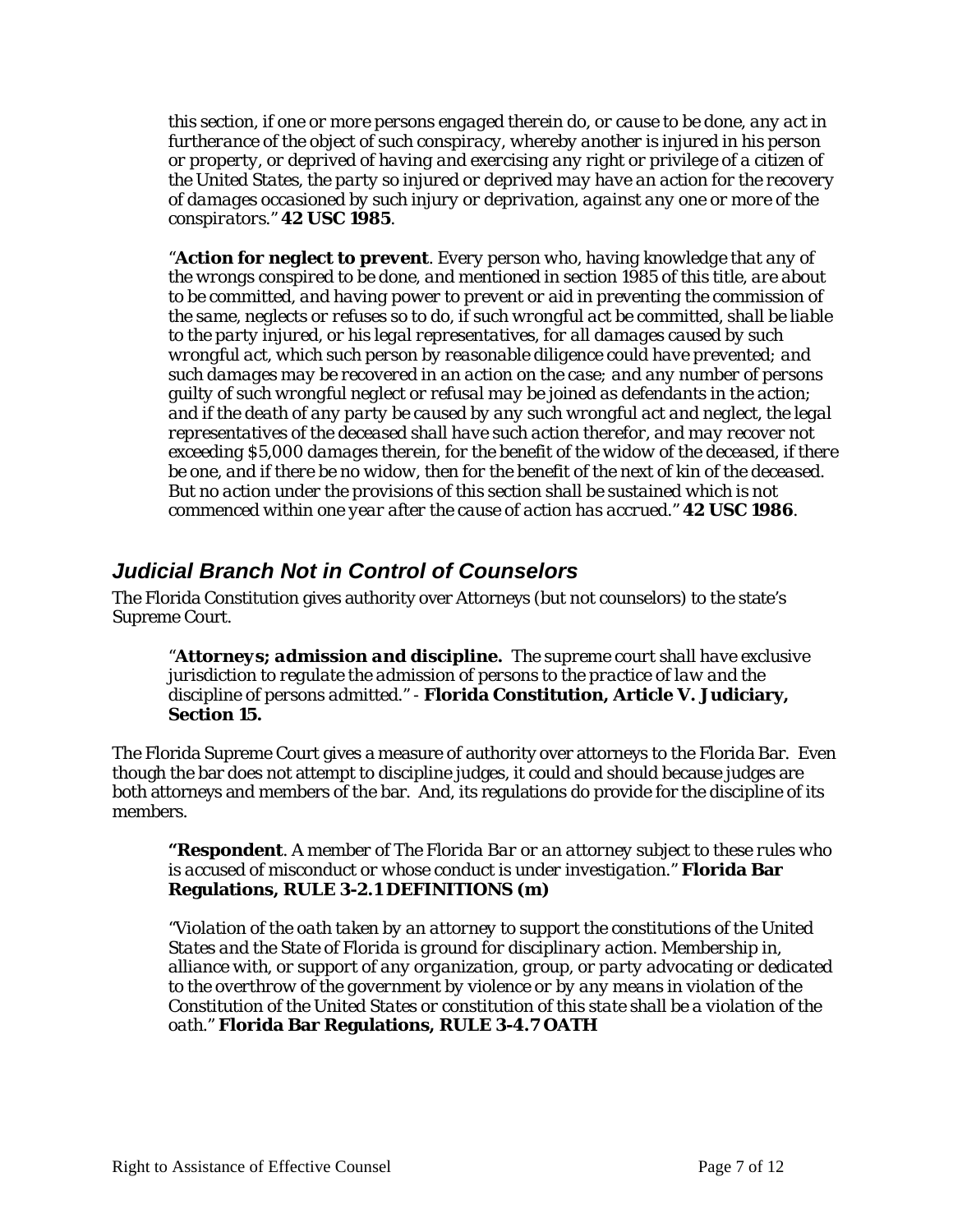### <span id="page-7-0"></span>*Voters and Officers of Court Swear to Uphold Constitution*

All attorneys, to serve as officers of the court, must swear an oath before the Florida Supreme Court will grant then a license to practice law. The applicant signs the oath, and the Board of the Florida Bar retains it as a public record and proof of compliance with the U.S. and Florida constitutions. The Florida bar oath sets forth the general principles which should ever control the lawyer in the practice of the legal profession. On admission to the bar, the lawyer is sworn to obey the oath, and may be disbarred if he does not.

"*I do solemnly swear: I will support the Constitution of the United States and the Constitution of the State of Florida; I will maintain the respect due to courts of justice and judicial officers; I will not counsel or maintain any suit or proceedings which shall appear to me to be unjust, nor any defense except such as I believe to be honestly debatable under the law of the land; I will employ for the purpose of maintaining the causes confided to me such means only as are consistent with truth and honor, and will never seek to mislead the judge or jury by any artifice or false statement of fact or law; I will maintain the confidence and preserve inviolate the secrets of my clients, and will accept no compensation in connection with their business except from them or with their knowledge and approval; I will abstain from all offensive personality and advance no fact prejudicial to the honor or reputation of a party or witness, unless required by the justice of the cause with which I am charged; I will never reject, from any consideration personal to myself, the cause of the defenseless or oppressed, or delay anyone's cause for lucre or malice. So help me God.*" - **[Oath of Admission to](http://www.floridabar.org/DIVCOM/JN/JNJournal01.nsf/76d28aa8f2ee03e185256aa9005d8d9a/4f51651d215a82c085256adb005d611f?OpenDocument)  [The Florida Bar](http://www.floridabar.org/DIVCOM/JN/JNJournal01.nsf/76d28aa8f2ee03e185256aa9005d8d9a/4f51651d215a82c085256adb005d611f?OpenDocument)** [Updated: 07-01-2005]

Every Florida citizen must swear an oath of allegiance in the voter registration process.

**'***Oath.--Each eligible citizen upon registering shall subscribe the following: "I do solemnly swear (or affirm) that I will protect and defend the Constitution of the United States and the Constitution of the State of Florida, and that I am qualified to register as an elector under the Constitution and laws of the State of Florida."*' **Florida Constitution, Article VI. Suffrage and elections, Section 3.**

The Florida Constitution requires public officers to swear an oath of allegiance and post a surety bond that enforces the oath and compensates citizens in the event of violation of the oath.

**"***Public officers. Each state and county officer, before entering upon the duties of the office, shall give bond as required by law, and shall swear or affirm: "I do solemnly swear (or affirm) that I will support, protect, and defend the Constitution and Government of the United States and of the State of Florida; that I am duly qualified to hold office under the Constitution of the state; and that I will well and faithfully perform the duties of (title of office) on which I am now about to enter. So help me God.", and thereafter shall devote personal attention to the duties of the office, and continue in office until a successor qualifies." -* **Florida Constitution, Article 1. General provisions. Section 5.** (b)

The laws of the state require such an oath in order to comply with and conform to the demands of the U.S. Constitution' requirement that all federal, state, and local officials swear an oath of allegiance to support the Constitution.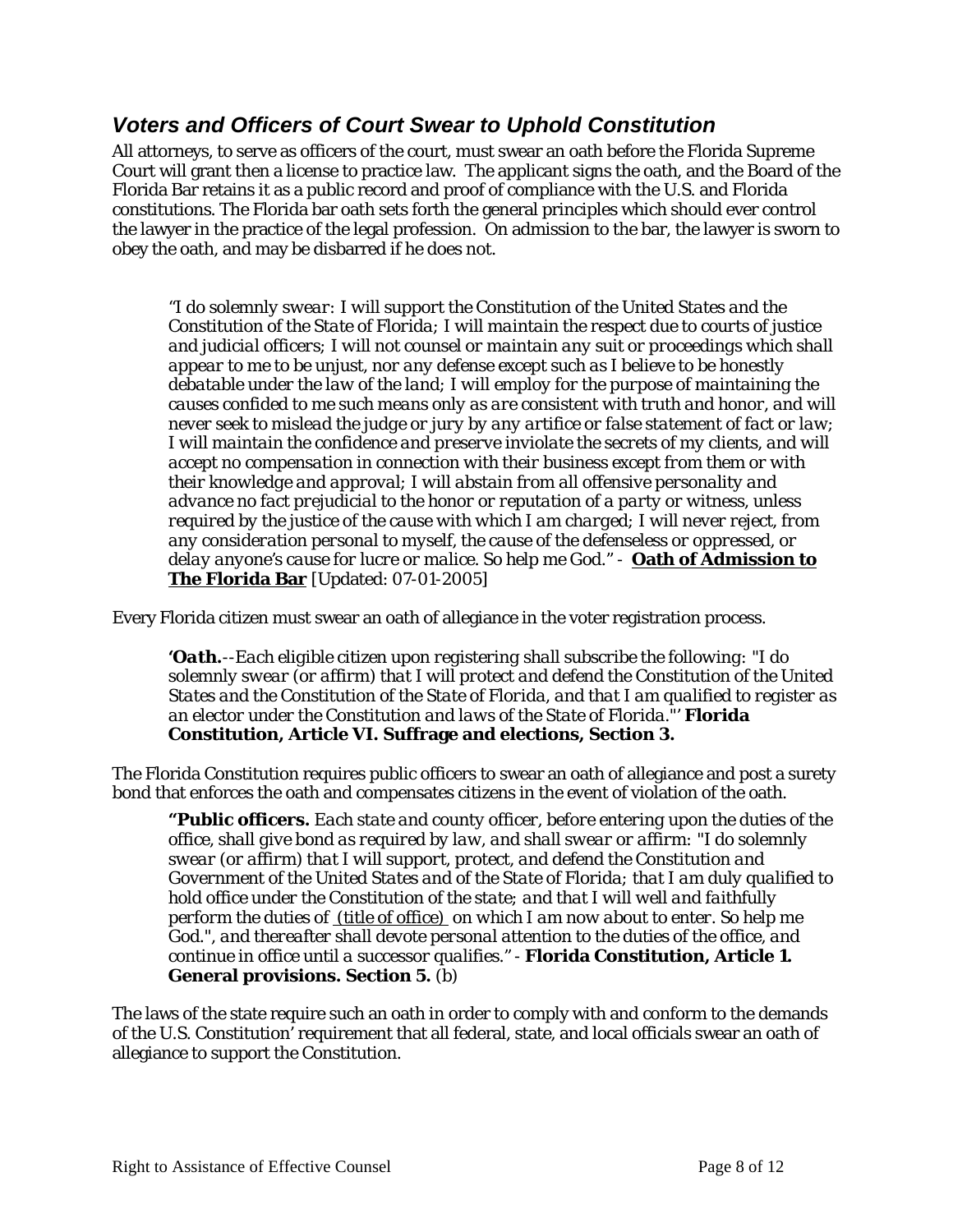<span id="page-8-0"></span> "*This Constitution, and the laws of the United States which shall be made in pursuance thereof; and all treaties made, or which shall be made, under the authority of the United States, shall be the supreme law of the land; and the judges in every state shall be bound thereby, anything in the Constitution or laws of any State to the contrary notwithstanding. The Senators and Representatives before mentioned, and the members of the several state legislatures, and all executive and judicial officers, both of the United States and of the several states, shall be bound by oath or affirmation, to support this Constitution; but no religious test shall ever be required as a qualification to any office or public trust under the United States."* **- U.S. Constitution, Article VI.**

Thus, state governments and officials cannot take actions or pass laws that interfere with the Constitution. In 1819 the U.S. Supreme Court corroborated this by ruling that the Constitution gives it the power to invalidate any state actions that interfere with the Constitution and the laws and treaties passed pursuant to it. That power is not itself explicitly set out in the Constitution but the Supreme Court declared it to exist in the decision of [McCulloch v. Maryland.](http://www.law.cornell.edu/supct-cgi/get-us-cite?17+316)

# *Judicial Qualifications Commission Can Punish Bad Judges*

Any judge who violates his oath of office as an attorney or judge thereby removes his jurisdiction in the case before him and makes himself liable for discipline by the bar association, prosecution before the Florida [Judicial Qualifications Commission](http://www.floridasupremecourt.org/pub_info/jqc.shtml), and a damages lawsuit for violation of defendant's or the public's civil rights. Judges have broad power and latitude in their courts, but when they fail to uphold the US and State Constitutions, and fail to honor and enforce the honoring of the rights guaranteed therein, they also have broad latitude to fall crashing to the earth in the shame of disbarment, ejection from office, criminal conviction, and serious financial loss.

*"Discipline; removal and retirement.- A judicial qualifications commission is created. (1) There shall be a judicial qualifications commission vested with jurisdiction to investigate and recommend to the Supreme Court of Florida the removal from office of any justice or judge whose conduct, during term of office or otherwise occurring on or after November 1, 1966, (without regard to the effective date of this section) demonstrates a present unfitness to hold office, and to investigate and recommend the discipline of a justice or judge whose conduct, during term of office or otherwise occurring on or after November 1, 1966 (without regard to the effective date of this section), warrants such discipline. For purposes of this section, discipline is defined as any or all of the following: reprimand, fine, suspension with or without pay, or lawyer discipline. The commission shall have jurisdiction over justices and judges regarding allegations that misconduct occurred before or during service as a justice or judge if a complaint is made no later than one year following service as a justice or judge. The commission shall have jurisdiction regarding allegations of incapacity during service as a justice or judge..."* - **[Florida Constitution, Article V, Section 12](http://www.flsenate.gov/Statutes/index.cfm?Mode=Constitution&Submenu=3&Tab=statutes&CFID=4088787&CFTOKEN=99451543#A05S12)(a). Judicial Qualifications Commission.**

# *Attorneys Required by Oath to Oppose Corrupt Judges*

Bottom line, judges have zero latitude when it comes to upholding the constitution, and therefore, they cannot abridge a defendant's right to select counsel of choice in a criminal court. Judges only exercise such latitude because cowardly attorneys refuse vigorously and unrelentingly to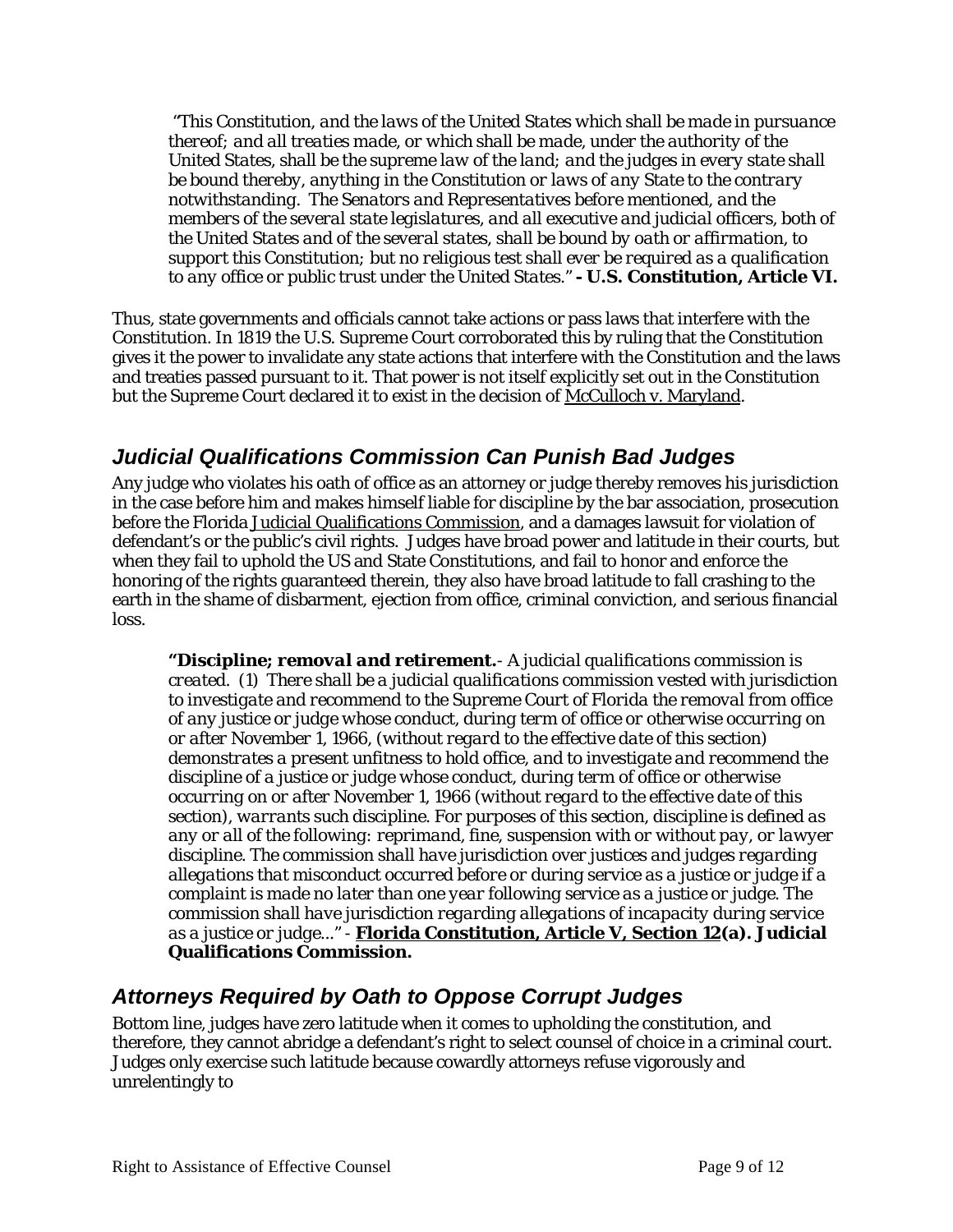- <span id="page-9-0"></span>• Oppose corrupt judges
- Accuse them of prejudice and violations of oath of office
- Insist that they have thereby relinquished jurisdiction
- Warn them that they will be hauled before the Judicial Qualifications Commission on formal charges of dereliction of duty and violating civil rights by interfering with the execution of the lawful private contract between counsel and client
- Accurately reporting the incident to the press
- File a formal complaint with the bar association.

Attorneys' efforts to keep in line those erring, arrogant judges who over-reach their authority can pay big dividends if successful. First of all, the citizens and the state benefit immensely from the preservation of justice. Normally, corrupt judges exercise enormous adverse influence on society and bring grave disrepute to the courts and the law because their corruption enjoys such deep entrenchment, and they injure the lives and fortunes of dozens, hundreds, or thousands of citizens before the system finally brings them to justice or they retire. Crusading against such judges can result in well-deserved elevation of an attorney's reputation, not to mention dramatic increase of income and opportunity to serve as a righteous judge someday.

#### *Congress Can Impeach and Remove Corrupt Judges*

The State House of Representatives affords an additional avenue for bringing down bad elected officials, including judges: impeachment. The House hears the charges, then by consent of twothirds of the members voting, hands the charges to the Senate for trial under leadership of Chief Justice of the Florida Supreme Court presiding. By consent of two-thirds, the Senate convicts and orders the offender removed from office.

**"***Impeachment.- (a) The governor, lieutenant governor, members of the cabinet, justices of the supreme court, judges of district courts of appeal, judges of circuit courts, and judges of county courts shall be liable to impeachment for misdemeanor in office. The house of representatives by two-thirds vote shall have the power to impeach an officer. The speaker of the house of representatives shall have power at any time to appoint a committee to investigate charges against any officer subject to impeachment. (b) An officer impeached by the house of representatives shall be disqualified from performing any official duties until acquitted by the senate, and, unless impeached, the governor may by appointment fill the office until completion of the trial. (c) All impeachments by the house of representatives shall be tried by the senate. The chief justice of the supreme court, or another justice designated by the chief justice, shall preside at the trial, except in a trial of the chief justice, in which case the governor shall preside. The senate shall determine the time for the trial of any impeachment and may sit for the trial whether the house of representatives be in session or not. The time fixed for trial shall not be more than six months after the impeachment. During an impeachment trial senators shall be upon their oath or affirmation. No officer shall be convicted without the concurrence of two-thirds of the members of the senate present. Judgment of conviction in cases of impeachment shall remove the offender from office and, in the discretion of the senate, may include disqualification to hold any office of honor, trust or profit. Conviction or acquittal shall not affect the civil or criminal responsibility of the officer.* **– Florida Constitution, Article III. Legislature, Section 17.**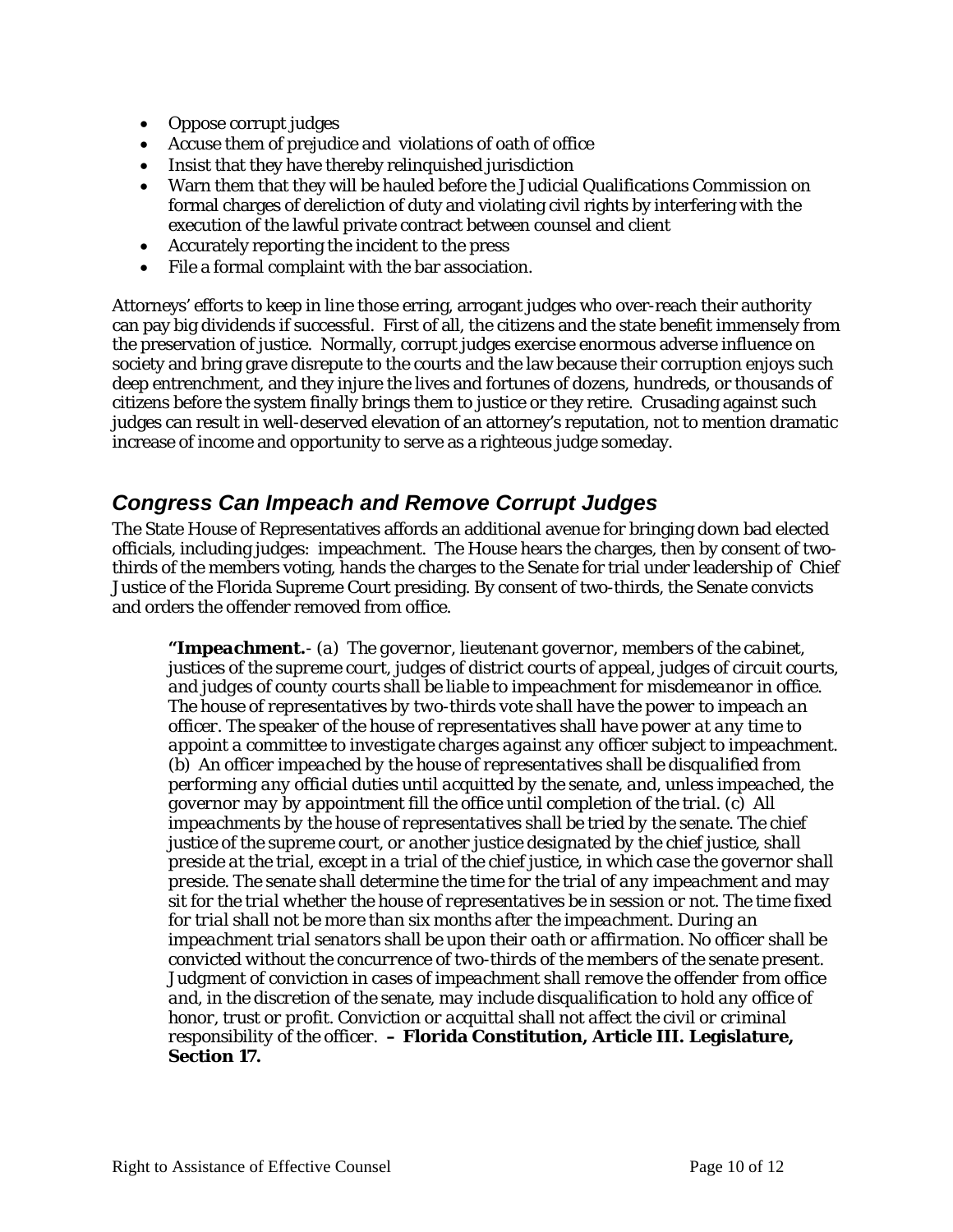<span id="page-10-0"></span>Lobbying the [House Judiciary Committee](http://www.myfloridahouse.gov/sections/Committees/committeesdetail.aspx?SessionId=42&CommitteeId=2267) to recommend the impeachment of a bad judge requires much effort, but at least it gives citizens a path other than the secret deliberations of the Judicial Qualifications Commission whose deliberations.

Frankly, I believe some Florida philanthropists should pool together some money and form a lobbyist group to which citizens abused by judicial corruption can appeal for help in pressuring the legislature and Judicial Qualifications Commission to act fast to remove bad judges. Obviously, lawyers themselves won't do it, in spite of the fact that all law schools teach their students that their profession is "self-regulating." If it were, no judges would be denying defendants' Right to Counsel, would they?

# *Civil RICO Lawsuits Against Evil Judges*

A final avenue for remedying denial of Right to Counsel can be found in federal RICO statutes, and in your pursuing them as a Private Attorney General in the broad public interest. One need not be an attorney-at-law to prosecute a RICO suit, as Paul Mitchell of [http://supremelaw.org](http://supremelaw.org/) is demonstrating. Civil RICO specifically has a "further purpose [of] encouraging potential private plaintiffs diligently to investigate".

"*Both statutes [RICO and Clayton Act] bring to bear the pressure of 'private attorneys general' on a serious national problem for which public prosecutorial resources are deemed inadequate; the mechanism chosen to reach the objective in both the Clayton Act and [RICO](http://www.law.cornell.edu/uscode/18/1964.html) is the carrot of treble damages.*" **Agency Holding Corp. v. Malley-Duff & Associates, 107 S.Ct. 2759, 483 U.S. 143, 151 ([1987](http://laws.findlaw.com/us/483/143.html))**

"*In rejecting a significantly different focus under RICO, therefore, we are honoring an analogy that Congress itself accepted and relied upon, and one that promotes the objectives of civil RICO as readily as it furthers the objects of the Clayton Act. Both statutes share a common congressional objective of encouraging civil litigation to supplement Government efforts to deter and penalize the respectively prohibited practices. The object of civil RICO is thus not merely to compensate victims but to turn them into prosecutors, 'private attorneys general,' dedicated to eliminating racketeering activity. [3](http://laws.findlaw.com/us/528/549.html#fn1.3)* Id.*, at 187* (citing *Malley-Duff*, [483 U.S., at 151](http://caselaw.lp.findlaw.com/cgi-bin/getcase.pl?navby=case&court=us&vol=483&page=151)  ) The provision for treble damages is accordingly justified by the expected benefit of *suppressing racketeering activity, an object pursued the sooner the better.* **Rotella v. Wood** *et al.***, 528 U.S. 549 ([2000\)](http://laws.findlaw.com/us/528/549.html).** 

"The '**private attorney general**' concept holds that a successful private party plaintiff is entitled to recovery of his legal expenses, including attorney fees, if he has advanced the policy inherent in public interest legislation on behalf of a significant class of persons. Dasher v. Housing Authority of City of Atlanta, Ga., D.C.Ga., 64 F.R.D. 720, 722. *See also* Equal Access to Justice Act." - **Black's Law Dictionary, Sixth Edition**

RICO, defined in [18 USC 1962](http://www.law.cornell.edu/uscode/html/uscode18/usc_sec_18_00001962----000-.html) and punished in [18 USC 1964](http://www.law.cornell.edu/uscode/html/uscode18/usc_sec_18_00001964----000-.html), requires two violations of the same law so as to demonstrate a systematic intent of racketeering. Judges who routinely and systematically trounce civil rights, such as by denying assistance of counsel of choice, or by denying access to electronic recordings of courtroom proceedings, might easily find themselves in jeopardy by a civil RICO lawsuit.